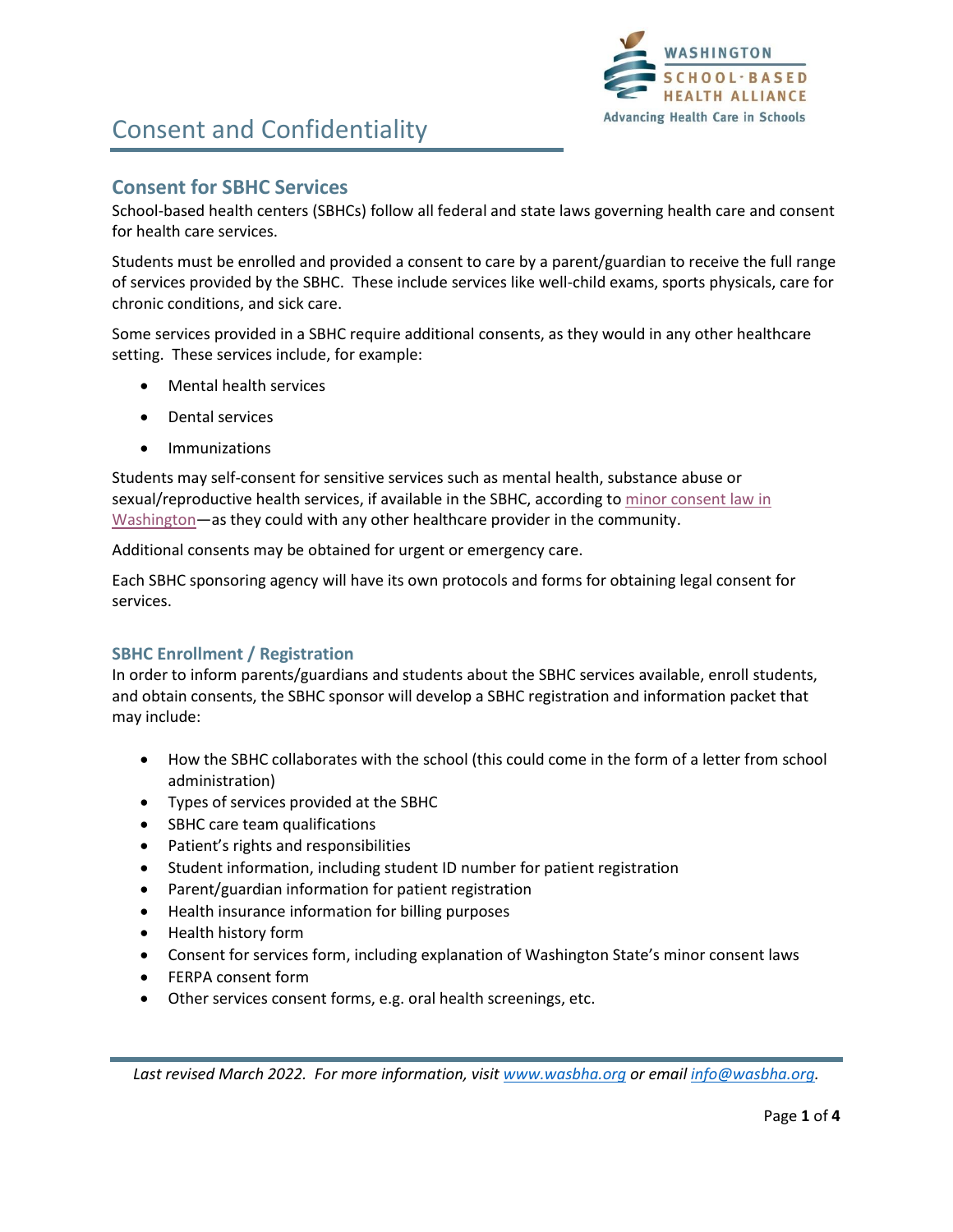

# Consent and Confidentiality

**Minimum information for registration.** It is helpful for the SBHC to highlight what the *minimum* requirements are for the information that needs to be completed/collected in the SBHC registration package in order to register a student for SBHC services. Parents/guardians may not have the time to fully complete the entire registration packet. They need to be informed about the required information and the optional forms included in the SBHC registration package.

**Duration of enrollment**. SBHC registration packets can be developed to have a student registered for SBHC services for the entire time that they are enrolled in the school to avoid having parents re-register their student annually. If a SBHC sponsor would like to use this strategy, the SBHC consent to care form needs to explicitly state that the parent is consenting for their student to receive care until they graduate from the school or the parent/guardian rescinds consent via a written letter.

**Parent/guardian consent for students to be seen unaccompanied.** It is also important that the consent form is explicit about the parent/guardian consenting for their child to be seen without the parent/guardian physically present. SBHC appointments are generally scheduled during the school day for the convenience of students and their families, and the majority of visits, especially with adolescents, will not have a parent/guardian present. This is a key distinction between SBHC visits and primary care visits in the community, where parents often accompany their child to health care appointments.

**Translation.** Translating the registration packets into the top languages used by families at home in the community will be key for outreach, equitable access to care, and reaching populations potentially most in need of SBHC services.

**Electronic signature.** It is helpful to have SBHC registration packets and other supplemental consent forms available to complete online through a platform for electronic signatures such as [DocuSign.](https://www.docusign.com/products/electronic-signature/how-docusign-works?utm_source=bing&utm_medium=cpc&utm_term=DocuSign&utm_content=sitelink&sitelink=how_esigning_works&msclkid=adecde04a1f61e96272e819798af1537)

## **Release of Information (ROI)**

The SBHC sponsor should develop a release of information (ROI) form that aligns with HIPAA guidelines.

**General ROI.** A general, limited ROI form can be included in the SBHC registration packet and outline that the SBHC is allowed to share basic information with the school such as "*the student is a SBHC patient*." This can be helpful for attendance issues that may arise, such as when a student is mistakenly marked absent when they were at a SBHC appointment. With that caveat, a more robust ROI form should be developed and tailored to meet specific students' care coordination needs.

**Customizable ROI.** A fillable ROI form that allows students and/or parents to consent to sharing specific personal health information with specific school staff for the purposes of care coordination will be valuable. The SBHC provider should explain the benefits of care coordination with the student and/or parent/guardian. The ROI form must outline what type of information the student and/or parent consents to sharing and with whom at the school.

*Last revised March 2022. For more information, visit [www.wasbha.org](http://www.wasbha.org/) or email [info@wasbha.org.](mailto:info@wasbha.org)*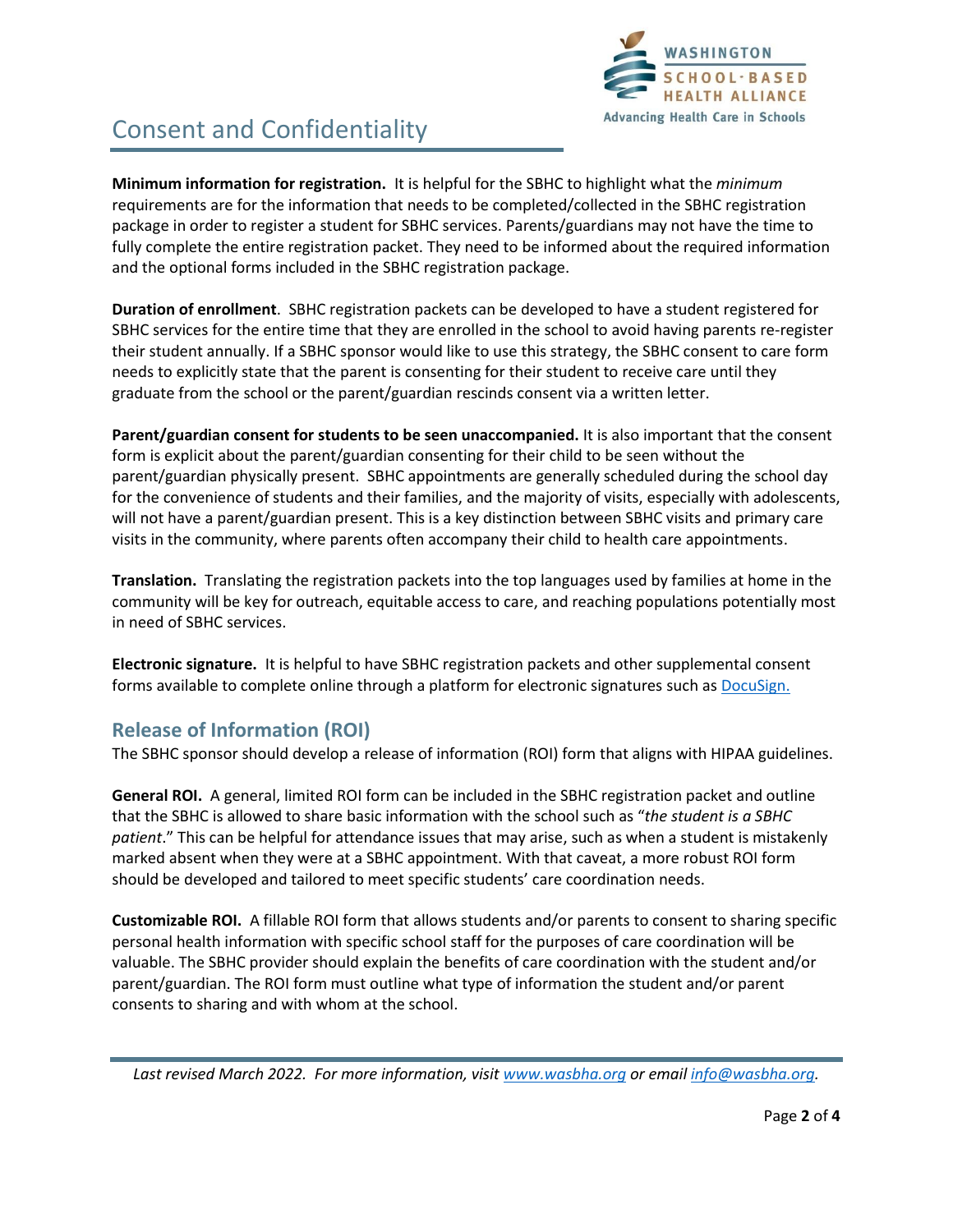

# Consent and Confidentiality

**Care coordination and student advocacy.** Integrated with the school, SBHC providers have the opportunity to get to know their students on a deeper level than a community-based provider. This means they can advocate for the physical, behavioral health, and personal needs of students within the school community. SBHC providers can be invited to share their clinical perspective on students through student intervention team meetings or other care and service coordination strategies utilized by the school. As long as the SBHC provider has the student's consent to share information in an ROI, they can be a powerful advocate for the student's needs. This can include needs related to disciplinary actions, school performance, basic needs, and individual rights.

Examples of the types of care coordination information that could be beneficial to share with school staff include: care plan progress, triggers, and techniques that work best for de-escalation. The type of health information that can be shared could be written in to allow the student and/or parent/guardian to stipulate the limits of the information that can be shared. A signed ROI can help both parties work together to improve the health and academic outcomes of a student receiving support services from school staff in addition to health care services through the SBHC.

If a SBHC provider does not have the student's consent to share information with school staff, then SBHC providers can offer general advice to teachers, counselors, and other school support staff. If a teacher or counselor comes to the SBHC provider to discuss certain circumstances or behaviors related to one student or another, the SBHC provider can offer general advice. Examples include: "in these circumstances that you describe, you could try x,y,z strategies" or "if a student is exhibiting these types of behaviors, it could be beneficial to offer x,y,z services."

Care coordination between the school and the SBHC also looks like school staff referring students to the SBHC and following up to learn if the student was connected to services. Unless consent is provided by the student to share information, the SBHC provider or coordinator can only share if the referral was received and followed up on; they cannot disclose the services that the student is receiving.

### **Family Involvement & Communication Protocols**

SBHC best practice is to make every effort to involve students' families in their care. In addition to legal consents, each SBHC will establish their own best practice protocols regarding the appropriate involvement, notification, and communication with parents/guardians. Some common practice examples might include:

- Receiving parent/guardian's verbal permission for initiating care (after the family enrolls the student and provides written consent for care)
- Re-establishing family contact before re-initiating care in a new school year
- Involving parent/guardian in person or by phone/video in a student appointment or contacting parent/guardian before and/or after SBHC visits, especially for younger students

*Last revised March 2022. For more information, visit [www.wasbha.org](http://www.wasbha.org/) or email [info@wasbha.org.](mailto:info@wasbha.org)*